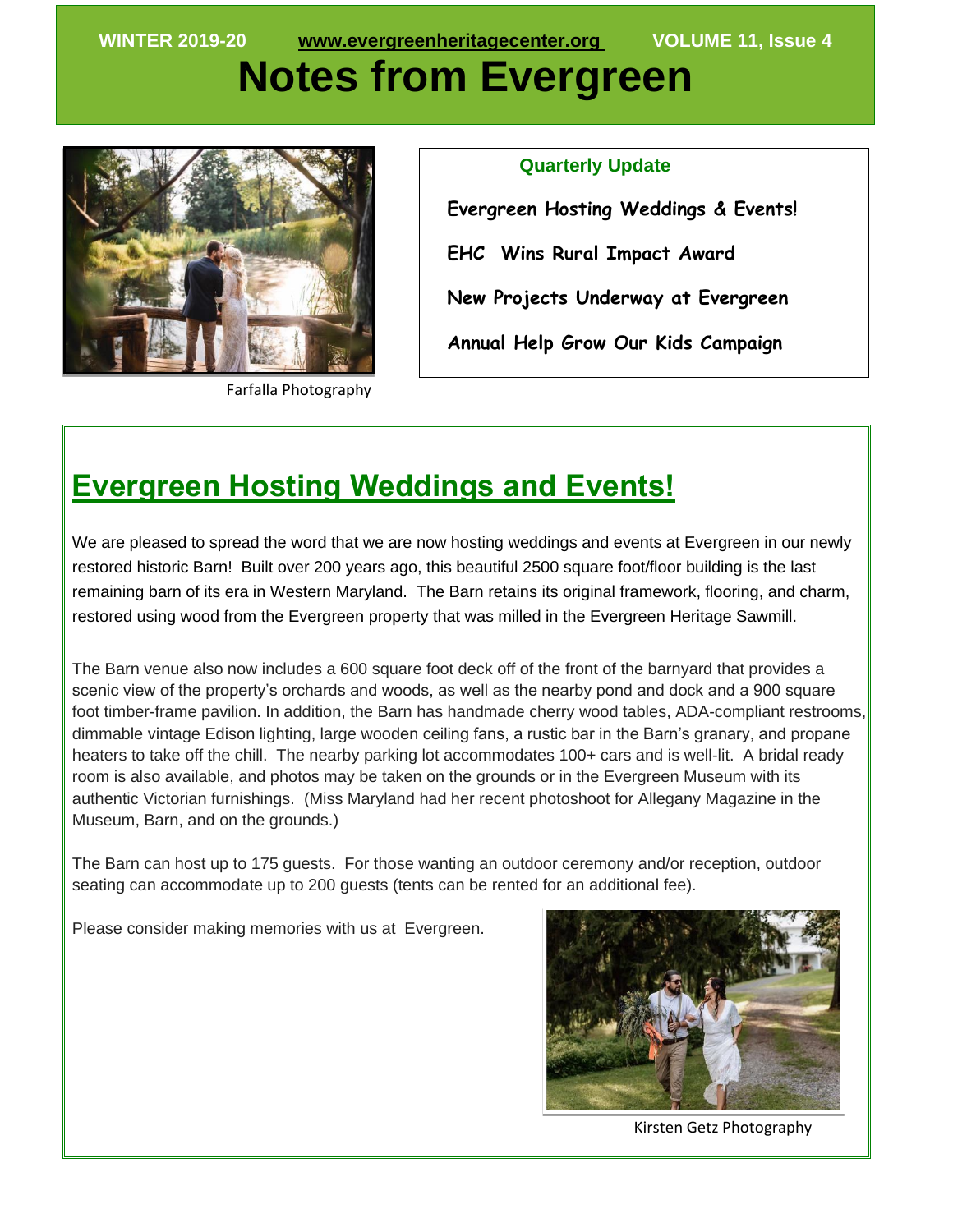### **Evergreen Receives Maryland Rural Impact Award**

We are pleased to announce that the Evergreen Heritage Center Foundation has been selected to receive a Rural Impact Award for Outstanding Community Development. This award is given in recognition of leadership, dedication, and noteworthy achievement to help improve community development opportunities in rural communities. The award is presented by the Rural Maryland Council at its annual Rural Summit.

#### **Projects Underway!**

The Evergreen Heritage Center is currently working on three major projects:

- **New House Museum Roof:** Funded in part by the Maryland Historical Trust, the Evergreen Museum is receiving a new roof. The existing roof, which was last installed in 1882, is being replaced with new white shingles with the same "crow's foot" stamp that was featured on the original shingles. The new roof will be completed as weather permits and should be finished in the spring.
- **House Museum Humanities Project**: Funded in part by Maryland Humanities, the EHC is working to catalog the contents of both the house and barn, inventorying each item, creating a reference catalog of key artifacts, developing scripts for docents, creating marketing materials, and preparing new signage. This project will also be completed by the summer.
- **Agriculture Museum Project**: Funded in part by the Rural Maryland Council, the EHC is developing an agricultural museum in the stables of the barn that will contain hundreds of artifacts spanning 200 years of farming at Evergreen. This project will also be completed by the summer and will involve over 500 students who will visit the museum as it is being developed.



Artifacts to be featured in the museum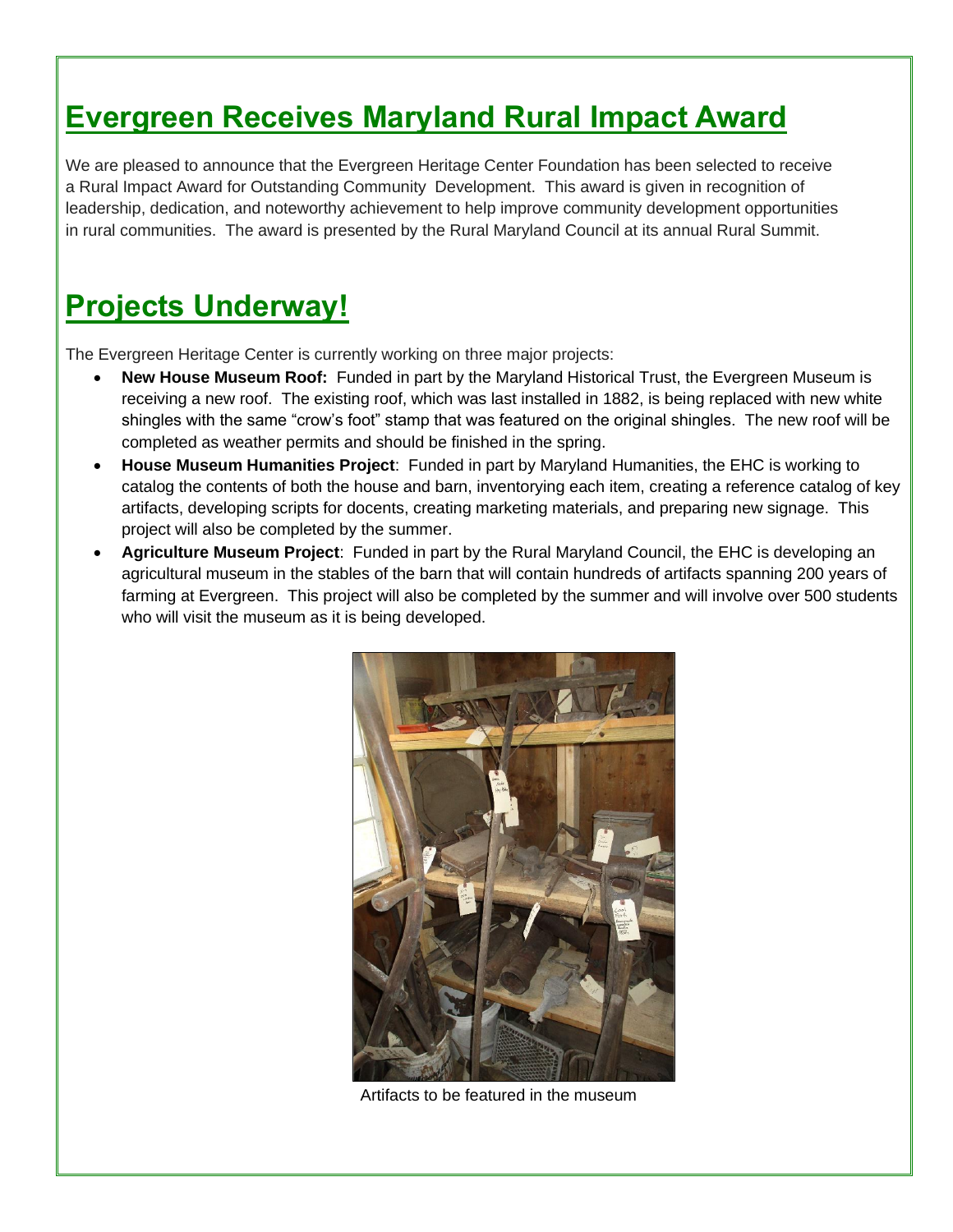## **Help Grow Our Kids** Make a Difference in the Life of a Child

HELP GROW OUR KIDS. Give a child the precious gift of discovery by being a Friend of Evergreen and making a contribution to the Evergreen Heritage Center (EHC) Foundation, a  $501(c)(3)$  public charity dedicated to changing lives through hands-on learning experiences.

The EHC Foundation, located in Allegany County where 75% of elementary school children qualify for USDA's Free and Reduced Meal program, provides award-winning education programs designed to help overcome poverty. The Foundation currently serves over 9000 children & families annually.

Based at the historic 130-acre Evergreen Heritage Center in Mount Savage. the EHC Foundation offers quality hands-on field trips and in-school programs (all aligned with the Maryland State Curriculum). These enrichment programs create learning excitement, enable active exploration of science and the arts, and increase student science and art literacy by 25 to 50% per class.

Although grants and partner contributions help, many grants require matching community dollars. As a Friend of Evergreen, 100% of your tax deductible donation provide those matching funds that can make a difference in the life of a child. Friends of Evergreen are also eligible for discounts on EHC programs including its popular summer camp.

Whether you sponsor one child (\$25), four children (\$100), or ten children (\$250), your contribution will Help Grow Our Kids. You can also honor or remember a loved one or animal companion with a Friends of Evergreen donation in their name



**Friends of Evergreen donations** made by December 31st will be matched dollar for dollar by our Foundation Board, enabling your contribution to help twice as many children!

To learn more about the EHC, visit www.evergreenheritagecenter.org.